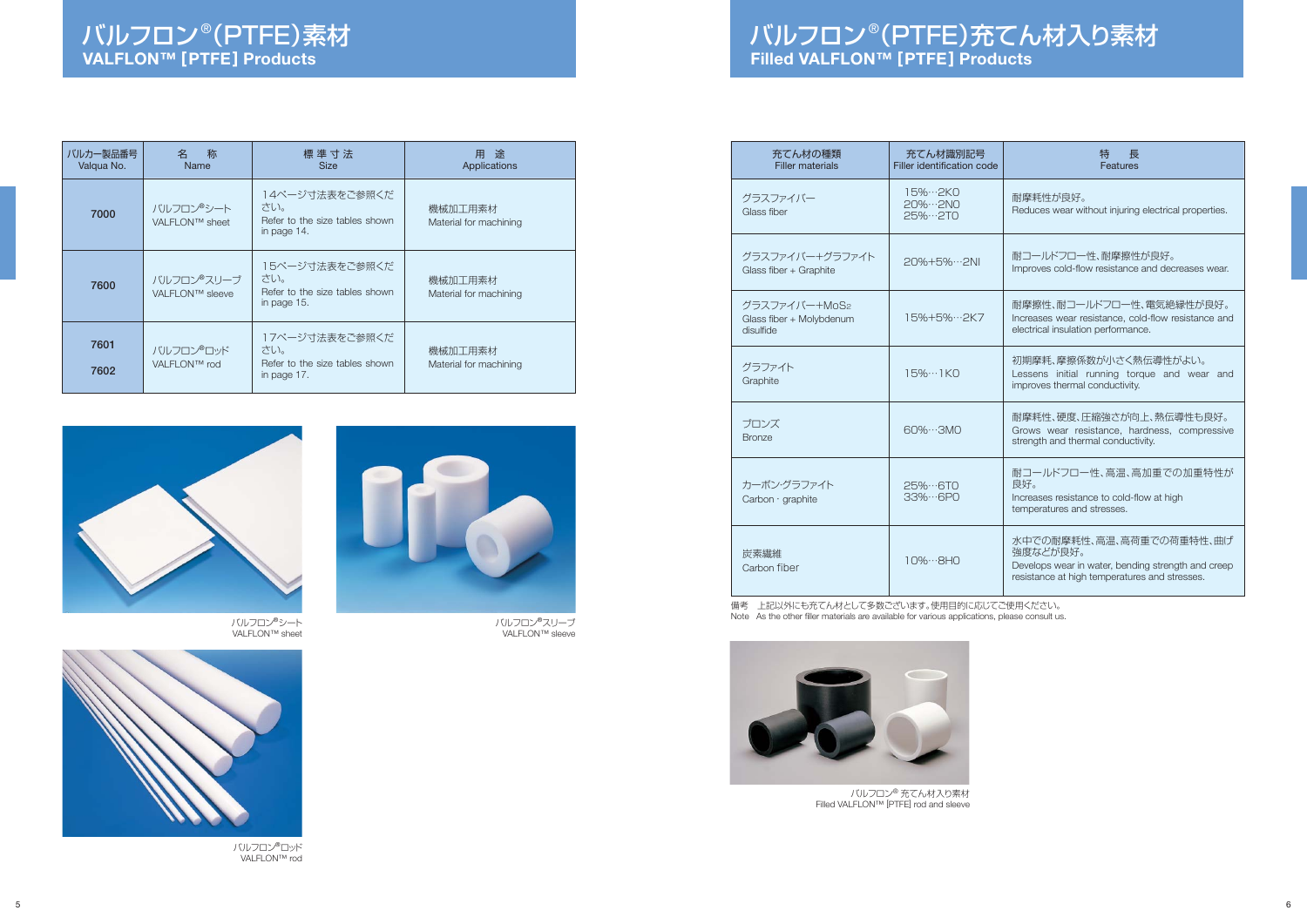### バルフロン®(PTFE)シート **VALFLON™ (PTFE) sheet No.7000**

| 次            | <b>Contents</b>                                                    | Page |
|--------------|--------------------------------------------------------------------|------|
| バルフロン®素材     | VALFLON™ [PTFE] Products                                           | 14   |
| バルフロン®切削テープ  | VALFLON™ Skived Tape                                               | 18   |
|              | バルフロン <sup>®</sup> 粘着テープ VALFLON™ Pressure Sensitive Adhesive Tape | 19   |
| バルフロン®強化テープ  | VALFLON™ High Strength Tape                                        | 20   |
| バルフロン®未焼成テープ | VALFLON™ Unsintered Tape                                           | 21   |
| PTFE チューブ    | <b>PTFE Tube</b>                                                   | 22   |
|              |                                                                    |      |

# **SIZE TABLE**寸 法 一 覧 表

Unit : mm

#### 単体切削シート Skived sheet

| 厚さ<br><b>Thickness</b> | 厚さ許容値(平均値)<br>Tolerance mean value of thickness | 厚さ範囲<br>Thickness range | 大きさ・許容差<br>$Size(sq)$ Tolerance               |  |  |  |  |  |  |  |  |  |  |  |                                  |
|------------------------|-------------------------------------------------|-------------------------|-----------------------------------------------|--|--|--|--|--|--|--|--|--|--|--|----------------------------------|
| $*1.0$                 |                                                 |                         |                                               |  |  |  |  |  |  |  |  |  |  |  |                                  |
| $*1.5$                 | $+0.2$<br>$-01$                                 | 0.30                    | -300<br>13001<br>200<br>$+5$<br>1000<br>$+10$ |  |  |  |  |  |  |  |  |  |  |  |                                  |
| $*2.0$                 |                                                 |                         |                                               |  |  |  |  |  |  |  |  |  |  |  | 500<br>1500<br>$\bigcirc$<br>400 |
| *3.0                   |                                                 |                         |                                               |  |  |  |  |  |  |  |  |  |  |  |                                  |
| <b>※※4.0</b>           | $+0.3$<br>$-0.15$                               | 0.45                    | 300<br>$+10$<br>200<br>$+5$<br>1000           |  |  |  |  |  |  |  |  |  |  |  |                                  |
| <b>※※5.0</b>           |                                                 |                         | 1300<br>500<br>400                            |  |  |  |  |  |  |  |  |  |  |  |                                  |
| <b>※※6.0</b>           | $+0.4$<br>$-0.2$                                | 0.60                    | $\bigcirc$                                    |  |  |  |  |  |  |  |  |  |  |  |                                  |

#### 充てん材入り切削シート Filled PTFE sheet (Skived sheet)

| 『L'UNW ハリツ刑ノー』' Filled FIFE STIEBL (SKIVBU STIBBL)<br>Unit: mm |                                                 |                         |                                            |  |  |  |  |  |  |                                            |  |  |  |
|----------------------------------------------------------------|-------------------------------------------------|-------------------------|--------------------------------------------|--|--|--|--|--|--|--------------------------------------------|--|--|--|
| 厚さ<br><b>Thickness</b>                                         | 厚さ許容値(平均値)<br>Tolerance mean value of thickness | 厚さ範囲<br>Thickness range | 大きさ・許容差<br>$Size(sq)$ Tolerance            |  |  |  |  |  |  |                                            |  |  |  |
| 1.0                                                            |                                                 |                         |                                            |  |  |  |  |  |  |                                            |  |  |  |
| 1.5                                                            | $+0.2$<br>$-01$                                 | 0.30                    | 300<br>1000<br>1300<br>200<br>$+5$<br>$+5$ |  |  |  |  |  |  |                                            |  |  |  |
| 2.0                                                            |                                                 |                         |                                            |  |  |  |  |  |  | $\bigcirc$<br>1500<br>400<br>500<br>$\cap$ |  |  |  |
| 3.0                                                            |                                                 |                         |                                            |  |  |  |  |  |  |                                            |  |  |  |
| 4.0                                                            | $+0.3$<br>$-0.15$                               | 0.45                    | 300<br>200<br>10001<br>$+10$<br>$+5$       |  |  |  |  |  |  |                                            |  |  |  |
| 5.0                                                            |                                                 |                         | 1300<br>500<br>400<br>$\Omega$             |  |  |  |  |  |  |                                            |  |  |  |
| 6.0                                                            | $+0.4$<br>$-0.2$                                | 0.60                    |                                            |  |  |  |  |  |  |                                            |  |  |  |

Unit : mm

#### 充てん材入り圧縮成形シート Filled PTFE sheet (Compression Molded)

Unit : mm

#### 単体圧縮成形シート Comprressed sheet

| 厚さ<br><b>Thickness</b> | 厚さ許容値(平均値)<br>Tolerance mean value of thickness | 大きさ・許容差<br>Size(sq) · Tolerance |
|------------------------|-------------------------------------------------|---------------------------------|
| 5.0                    | $+1.2$<br>$\bigcirc$                            |                                 |
| 6.0                    |                                                 |                                 |
| 7.0                    |                                                 | 200                             |
| <b>※※ 8.0</b>          |                                                 | 300                             |
| 9.0                    | $+1.3$<br>$\Omega$                              | $+10$<br>400                    |
| <b>※※10.0</b>          |                                                 | $\circ$                         |
| ※※12.0                 |                                                 | 500                             |
| $*$ * 15.0             |                                                 | 1000                            |
| ※※18.0                 |                                                 |                                 |
| <b>**20.0</b>          | $+1.5$<br>$\Omega$                              |                                 |
| <b>**25.0</b>          |                                                 | $+20$<br>1500                   |
| <b>**30.0</b>          |                                                 | $-20$                           |
| <b>**35.0</b>          |                                                 |                                 |
| ※※40.0                 | $\Omega$<br>$+2.0$                              | 注.1500のt5、t6の許容差は+20、ー50とする。    |
| <b>※※45.0</b>          |                                                 |                                 |
| <b>**50.0</b>          |                                                 |                                 |

| 厚さ<br><b>Thickness</b> | 厚さ許容値(平均値)<br>Tolerance mean value of thickness | 厚さ範囲<br>Thickness range | 大きさ・許容差<br>$Size(sq)$ Tolerance |
|------------------------|-------------------------------------------------|-------------------------|---------------------------------|
| 5, 6                   | $+1.5$<br>$-\cap$                               | 注.厚さが1ヵ所                | 400                             |
| $7 - 15$               | $+1.8$<br>$-\Omega$                             | でもマイナス<br>側に外れたも        | $+20$<br>$2001 + 15$<br>500     |
| $16 - 25$              | $+2.0$<br>$\neg$                                | のは不合格と                  | 300<br>1000                     |
| $26 - 50$              | $+2.5$<br>$-1$                                  | する。                     |                                 |

備考 (1)表中の寸法以外のものについては、別途ご相談ください。常備在庫品です。

(3)200は最大厚さ35.0mmまでとします。

 (2)※300、500、1000、1300、1500、※※は300、500、1000のみ [2] ※marked size of 300,500,1000,1300,1500. and ※※marked Note [1] Consult us for the other sizes than those introduced above. size of 300,500,1000 are nomally stockd. [3] 200(sq) thickness 35.0mm(max).

備考 (1)表中の寸法以外のものについては、別途ご相談ください。 (2)充てん材の種類については、別途ご相談ください。 (3)200は最大厚さ25.0mmまでとします。

Note [1] Consult us for the other sizes than those introduced above. [2] Please ask us a kind of filler.

[3] 200(sq) thickness 25.0mm(max).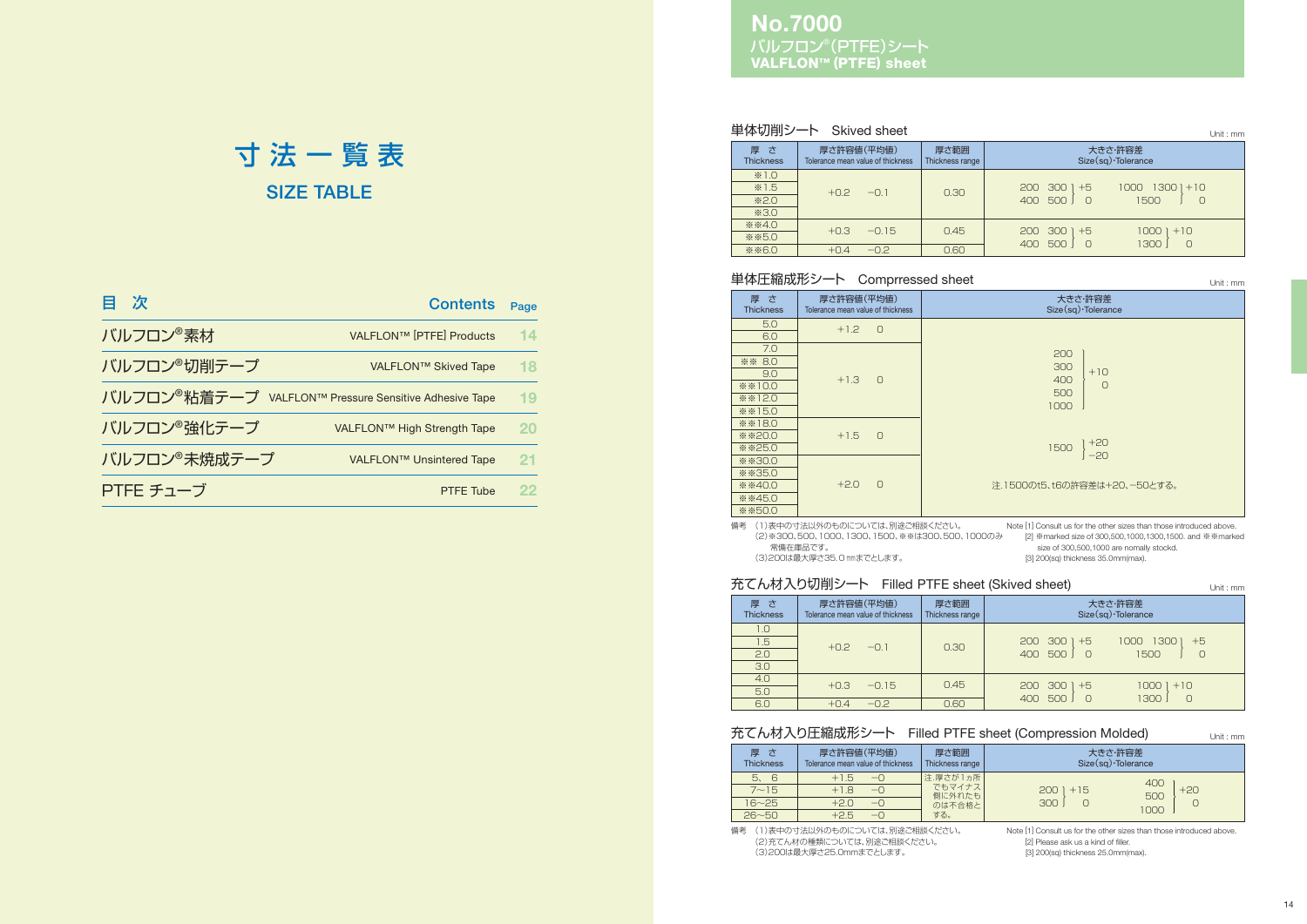## バルフロン®(PTFE)スリーブ **VALFLON™ (PTFE) sleeve No.7600**

備考 (1)表記内径の公差は、プラス0でマイナス公差の範囲は―2~ -7mmであり、個々の寸法により異なります。 (2)表で内径0mmと表示されているものは、ロッドを示します。 (3)長さおよび許容差は、個々の径により異なりますので、表記 外の寸法に関しては、別途ご相談ください。

|                         |            |                      |                                                                   |                 |                 |                  |                  |                  |                        |                  |           |         |     |                 |                  |     |         | Unit: mm   |
|-------------------------|------------|----------------------|-------------------------------------------------------------------|-----------------|-----------------|------------------|------------------|------------------|------------------------|------------------|-----------|---------|-----|-----------------|------------------|-----|---------|------------|
| 外<br>径                  |            |                      |                                                                   |                 |                 |                  |                  | 内                | 径                      |                  |           |         |     |                 |                  |     | 長       | さ          |
| <b>Outside Diameter</b> | Tole.      |                      |                                                                   |                 |                 |                  |                  |                  | <b>Inside Diameter</b> |                  |           |         |     |                 |                  |     | Length  | Tole.      |
| 10                      |            | $\circ$              |                                                                   |                 |                 |                  |                  |                  |                        |                  |           |         |     |                 |                  |     |         |            |
| 15                      |            | $\Omega$             |                                                                   |                 |                 |                  |                  |                  |                        |                  |           |         |     |                 |                  |     |         |            |
| 20                      |            | 10<br>$\Omega$       |                                                                   |                 |                 |                  |                  |                  |                        |                  |           |         |     |                 |                  |     |         |            |
| 25                      | $+2.0$     | 10<br>$\overline{0}$ |                                                                   |                 |                 |                  |                  |                  |                        |                  |           |         |     |                 |                  |     |         |            |
| 30                      | $\bigcirc$ | 10<br>$\Omega$       | 15                                                                | 20              |                 |                  |                  |                  |                        |                  |           |         |     |                 |                  |     |         |            |
| 35                      |            | $\Omega$<br>10       | 15                                                                | 20              | 25              |                  |                  |                  |                        |                  |           |         |     |                 |                  |     |         |            |
| 40                      |            | 10<br>$\bigcap$      | 15                                                                | 20              | 25              | 30               |                  |                  |                        |                  |           |         |     |                 |                  |     |         |            |
| 45                      |            | 10<br>$\Omega$       | 15                                                                | 20              | 25              | 30               | $\overline{35}$  |                  |                        |                  |           |         |     |                 |                  |     |         |            |
| 50                      |            | 10<br>$\overline{0}$ | 15                                                                | 20              | 25              | $\overline{30}$  | $\overline{35}$  | 40               |                        |                  |           |         |     |                 |                  |     |         |            |
| 55                      |            | 10<br>$\overline{0}$ | 15                                                                | 20              | 25              | 30               | 35               | 40               | 45                     |                  |           |         |     |                 |                  |     |         |            |
| 60                      |            | 10<br>$\overline{0}$ | 15                                                                | $\overline{20}$ | $\overline{25}$ | 30               | $\overline{35}$  | 40               | 45                     | 50               |           |         |     |                 |                  |     |         |            |
| 65                      |            | 10<br>$\overline{0}$ | 15                                                                | 20              | 25              | $\overline{30}$  | $\overline{35}$  | 40               | 45                     | 50               | 55        |         |     |                 |                  |     |         |            |
| 70                      |            | 10<br>$\Omega$       | 15                                                                | 20              | 25              | $\overline{30}$  | $\overline{35}$  | 40               | 45                     | $\overline{50}$  | 55        | 60      |     |                 |                  |     |         |            |
| 75                      | $+3.0$     | 10<br>0              | 15                                                                | 20              | 25              | 30               | $\overline{35}$  | 40               | 45                     | 50               | 55        | 60      | 65  |                 |                  |     |         |            |
| 80                      | O          | 10<br>$\Omega$       | 15                                                                | 20              | 25              | 30               | 35               | 40               | 45                     | 50               | 55        | 60      | 65  | 70              |                  |     |         |            |
| 85                      |            | 10<br>$\Omega$       | 15                                                                | 20              | 25              | 30               | $\overline{35}$  | 40               | 45                     | 50               | 55        | 60      | 65  | 70              | 75               |     |         |            |
| 90                      |            | 10<br>$\Omega$       | 15                                                                | 20              | 25              | 30               | $\overline{35}$  | 40               | $\overline{45}$        | $\overline{50}$  | 55        | 60      | 65  | 70              | 75               | 80  |         |            |
| 95                      |            | 10<br>0              | 15                                                                | 20              | 25              | $\overline{30}$  | $\overline{35}$  | 40               | 45                     | 50               | 55        | 60      | 65  | 70              | 75               | 80  |         |            |
| 100                     |            | 20<br>$\Omega$       | 30                                                                | 35              | 40              | 45               | 50               | 55               | 60                     | 65               | 70        | 75      | 80  | 85              | 90               |     | 100     | $+5.0$     |
| 105                     |            | 25<br>$\Omega$       | 30                                                                | 35              | 40              | 45               | 50               | 55               | 60                     | 65               | 70        | 75      | 80  | 85              | 90               | 95  | $\zeta$ | $\bigcirc$ |
| 110                     |            | 30<br>$\Omega$       | 35                                                                | 40              | 45              | 50               | 55               | 60               | 65                     | $\overline{70}$  | 75        | 80      | 85  | 90              | 95               | 100 | 150     |            |
| 115                     |            | 35<br>$\overline{0}$ | 40                                                                | 45              | 50              | 55               | 60               | 65               | $\overline{70}$        | 75               | 80        | 85      | 90  |                 | 95 100 105       |     |         |            |
| 120                     |            | 40<br>0              | 45                                                                | 50              | 55              | 60               | 65               | $\overline{70}$  | $\overline{75}$        | 80               | 90        | 95      | 100 | 105 110         |                  |     |         |            |
| 125                     |            | 45<br>$\Omega$       | 50                                                                | 55              | 60              | 65               | $\overline{70}$  | 75               | 80                     | 85               | 90        | 95      | 100 | 105             | 110              | 115 |         |            |
| 130                     |            | 50<br>$\Omega$       | 55                                                                | 60              | 65              | $\overline{70}$  | $\overline{75}$  | $\overline{80}$  | $\overline{85}$        | 90               | 95        | 100     | 105 | 110             | 115              | 120 |         |            |
| 135                     |            | 55<br>$\bigcap$      | 60                                                                | 65              | 70              | $\overline{75}$  | 80               | 85               | $\overline{90}$        | 95               | 100       | 105     | 110 | 115 120         |                  | 125 |         |            |
| 140                     |            | 60<br>0              | 65                                                                | 70              | 75              | $\overline{80}$  | 85               | 90               | $\overline{95}$        | 100              | $105$ 110 |         | 115 | 120             | 125              | 130 |         |            |
| 145                     |            | 65<br>$\Omega$       | 70                                                                | 75              | 80              | 85               | 90               |                  | 95 100                 | 105              | 110       | 115 120 |     | 125 130         |                  | 135 |         |            |
| 150                     | $+5.0$     | 70<br>$\Omega$       | 75                                                                | 80              | 85              | 90               | 95               | 100 105          |                        | 110              | 115       | 120     | 125 | 130             | 135              | 140 |         |            |
| 155                     | $\bigcirc$ | 75<br>$\Omega$       | 80                                                                | 85              | 90              | 95               | 100              | 105              | 110                    | 115              | 120       | 125     | 130 | 135             | $\overline{140}$ | 145 |         |            |
| 160                     |            | 80<br>0              | 85                                                                | 90              | 95              | 100              | 105              | 110              | 115                    | 120 125          |           | 130     | 135 |                 | 140 145 150      |     |         |            |
| 165                     |            | 85<br>0              | 90                                                                | 95              | 100             | 105              | 110              | 115 120          |                        | 125              | 130       | 135     | 140 | 145 150         |                  |     |         |            |
| 170                     |            | 90<br>$\Omega$       | 95                                                                | 100             | 105             | 110              | 115              | 120              | $\overline{125}$       | 130              | 135       | 140     | 145 | 150             | 155              |     |         |            |
| 175                     |            | 90<br>$\bigcap$      | 95                                                                | 100             | 105             | 110              | 15               | 120              | 125                    | 130              | 140       | 140     | 145 | 150             | 155              | 160 |         |            |
| 180                     |            | 100<br>$\Omega$      | 105                                                               | 110             | 115             | 120              | 125              | 130              | $\overline{135}$       | 140              | 145       | 150     | 155 | 160             | 165              |     |         |            |
| 185                     |            | 100<br>0             | 105                                                               | 110             | 115             | 120              | 125              | 130              | $\overline{135}$       | 140              | 145       | 150     | 155 | 160             | 165              | 170 |         |            |
| 190                     |            | 105<br>$\bigcap$     | 110                                                               | 115             | 120             | $\overline{125}$ | $\overline{130}$ | $\overline{135}$ | $\overline{140}$       | $\overline{145}$ | 150       | 155 160 |     | 165 170         |                  | 175 |         |            |
| 195                     |            |                      | 0 110 115                                                         | 120             | 125             |                  | 130 135          | 140 145          |                        | 150              | 155       |         |     | 160 165 170 175 |                  | 180 |         |            |
| 200                     |            |                      | 0 110 115 120 125 130 135 140 145 150 155 160 165 170 175 180 185 |                 |                 |                  |                  |                  |                        |                  |           |         |     |                 |                  |     |         |            |

Note [1] The tolerance on inside diameter is 0mm at plus and-2to-7mm at minus side, which varies according to sizes.

備考 (1)表記内径の公差は、プラス0でマイナス公差の範囲は−2~ -7mmであり、個々の寸法により異なります。 (2)表で内径0mmと表示されているものは、ロッドを示します。 (3)長さおよび許容差は、個々の径により異なりますので、表記 外の寸法に関しては、別途ご相談ください。

[2] The products which inside diameter is 0mm denote rods. [3] Please consult us about the dimension outside of the indication

above.

Note [1] The tolerance on inside diameter is 0mm at plus and-2to-7mm at minus side, which varies according to sizes.

[2] The products which inside diameter is 0mm denote rods.

[3] Please consult us about the dimension outside of the indication above.

Unit : mm

| 外径<br><b>Outside Diameter</b> | Tole.     | 内径<br><b>Inside Diameter</b>                                                            | 長さ<br>Length                | Tole.      |
|-------------------------------|-----------|-----------------------------------------------------------------------------------------|-----------------------------|------------|
| 210                           |           | 0 120 125 130 135 140 145 150 155 160 165 170 175 180 185 190                           |                             |            |
| 220                           |           | 140 145 150 155 160 165 170 175 180 185 190 195 200<br>0130<br>135                      |                             |            |
| 230                           |           | 150 155<br>160 170 180 190 200 210<br>130 140 145<br>110 120<br>75<br>90<br>$\bigcap$   |                             |            |
| 240                           |           | 180 190 200 210 220<br>160<br>120 130 140 150<br>170<br>65<br>90 100<br>70<br>$\bigcap$ |                             |            |
| 250                           | $+6.0$    | 100 130 140 150 160 170 175 180 190 200 210 220 230<br>30<br>50<br>0                    |                             |            |
| 260                           | $\bigcap$ | 140 150 160 170 180 190 200 210 220 230 240<br>0.100<br>120                             |                             |            |
| 270                           |           | 160 170 180 185 190 195 200 210 220 230 240 250<br>150<br>0.120                         |                             |            |
| 280                           |           | 160 170 180 185 190 195 200 210 220 230 240 250 260<br>0.120<br>145                     |                             |            |
| 290                           |           | 180 190 200 210 220 230 240 250 260 270<br>0.140<br>170                                 |                             |            |
| 300                           |           | 180 190 200 210 220 230 240 250 260 270 280<br>120<br>N 100                             |                             |            |
| 310                           |           | 140 200 210 220 230 240 250 260 270 280<br>0 120                                        |                             |            |
| 320                           |           | 140 200 220 240 250 260 270 280 290 300<br>0.100                                        |                             |            |
| 330                           |           | 0 180 200 240 250 260 270 280 290 300                                                   |                             |            |
| 340                           |           | 0 140 200 240 250 260 270 280 290 300 310                                               |                             |            |
| 350                           |           | 0 200 240 250 260 270 280 290 300 310 320                                               | 100                         |            |
| 360                           |           | 0 200 230 240 250 260 270 280 290 300 310 320                                           |                             | $+5.0$     |
| 370                           |           | 0 200 270 280 290 300 310 320 330 340                                                   | $\mathcal{L}_{\mathcal{L}}$ | $\bigcirc$ |
| 380                           |           | 0 220 270 280 290 300 310 320 330 340 350                                               | 150                         |            |
| 390                           |           | 0 250 280 290 300 310 320 330 340 350 360                                               |                             |            |
| 400                           |           | 0 270 310 320 330 340 350 360 370 380                                                   |                             |            |
| 450                           | $+7.0$    | 0 210 300 320 350 370 380 390 400 410                                                   |                             |            |
| 500                           | $\Omega$  | 0 300 350 400 420 430 440 450 460                                                       |                             |            |
| 560                           |           | 0 355 375 405 435 445 455 465 475 485                                                   |                             |            |
| 610                           |           | 0 335 405 455 475 485 495 505 535 555                                                   |                             |            |
| 660                           |           | 285 405 455 485 505 535 555 585 605                                                     |                             |            |
| 710                           |           | 0 455 535 555 585 605 635 655                                                           |                             |            |
| 760                           |           | 0 555 585 605 635 655 685 705                                                           |                             |            |
| 810                           |           | 445 605 655 685 705 735 755                                                             |                             |            |
| 860                           |           | 555 705 735 755 785 805                                                                 |                             |            |
| 910                           |           | 705 755 785 805 835 855                                                                 |                             |            |
| 960                           |           | 805 835 855 885 905                                                                     |                             |            |
| 1000                          |           | 855 885 905 935 955                                                                     |                             |            |